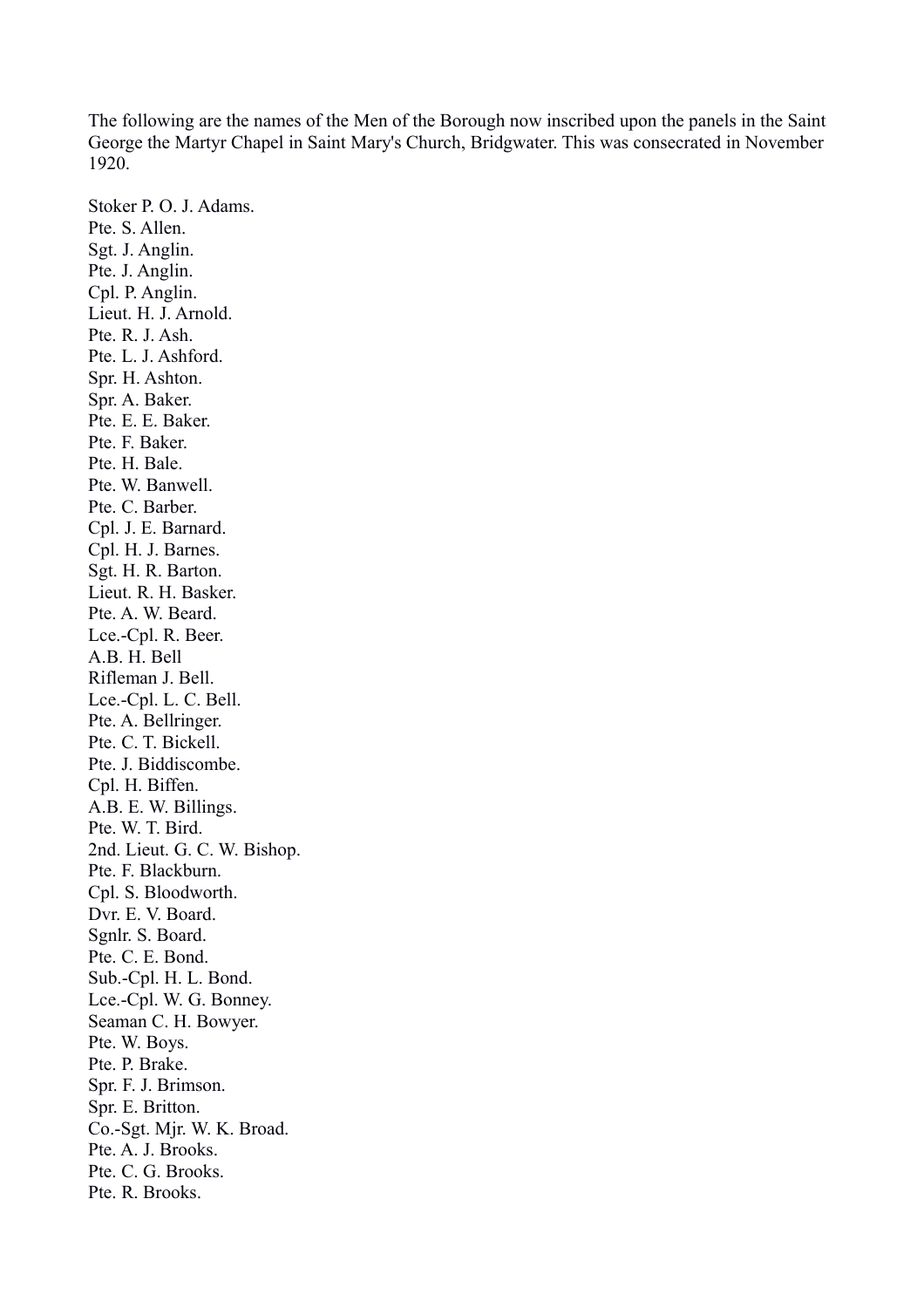Ldg. Stkr. E. R. Bullock. Pte. L. Burge. Pte. L. Burge. Pte. J. Burgess. Seaman E. Burke. Tpr. R. A. Burnell. Pte. G. Burrington. Pte. H. Burrington. Pte. G. Bushell. Lce.-Cpl. F. G. Caple. Lce.-Cpl. H. Caple. Pte, W. J. Caple. Pte. S. W. Carver. A.B. E. W. Cattle. Rifleman F. T. J. Cattle. Pte. A. J. Chappel. Pte. E. J. Chappel. Pte. S. C. Chappell. Pte. C. N. Chard. Lce.-Cpl. C. E. Chedzey. Sgt. E. A. Chedzoy. Rifleman E. Cheriton. Pte. H. Chick. Pte. W. J. Chick. Spr. R. G. Chick. Lce.-Cpl. S. J. Chinn. Pte. O. C. Chubb. Gnr. W. Clements. Pte. C. J. Cockerell. 2nd. Lieut. A. E. Coles. Dvr. W. H. Conduit. Dvr. D. W. Coombes. Pte. T. Cox. Pte. H. Creedy. Pte. H. J. Cross. Sgt. Mjr. A. E. Crossman. Cpl. S. F. Crossman. Spr. T. J. Culverwell. Sgt. H. Cummings. Pte. W. J. Dart. Pte. H. Davey. Pte. F. J. Davis. Cpl. A. Denning. Pte. C. Dennett. Sgt. R. F. A. Dennett. Pte. H. Dingley. Spr. G. W. Doble. Rifleman F. J. B. Dowdeswell. Lce.-Cpl. C. Duddridge. Sgt. H. Duddridge. Lce.-Cpl. F. J. Durant. Pte. B. Dyke.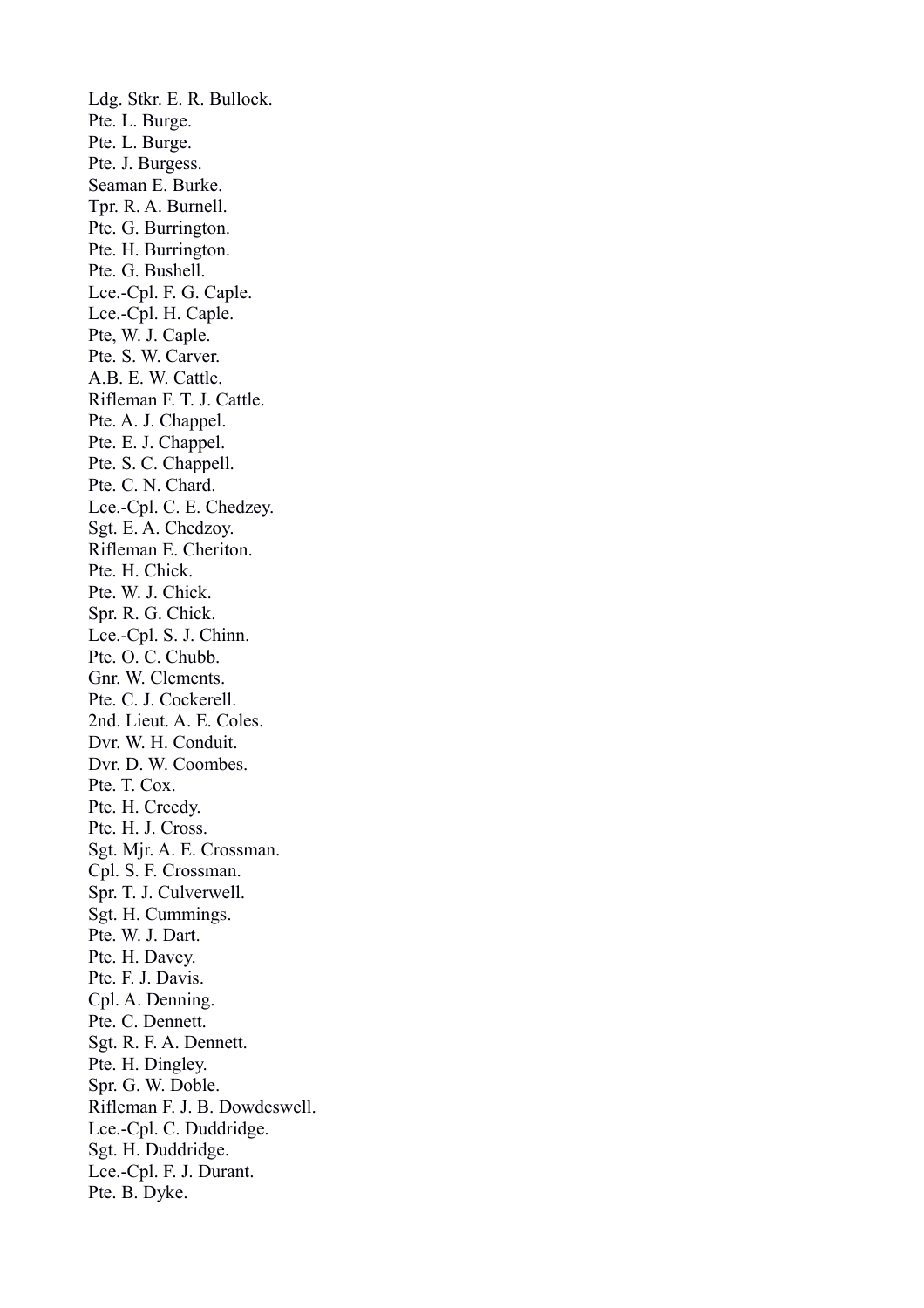Pte. C. PI. Dymond. Pte. F. Emery. Pte. R. Evans. Pte. H. J. Farthing. Dvr. W. Fender. Pte. H. Fender. Pte. B. Fender. Capt. F. Y. Foley. Lieut. G. R. Foley. Sgt. P. Fooks. Lieut. D. K. Forbes. Cpl. A. Ford. Pte. A. T. Ford. A.B. W. G. Forgan. Spr. C. Foster. Spr. A. J. Fowler. Gnr. J. W. French. Lce.-Cpl. C. Frost. Pte. C. V. C. Fry. Pte. W. Fry. Pte. A. J. Fudge. Pte. H. C. Fudge. Lce.-Cpl. J. L. Fursland. Cpl. D. Galley. Co.-Sgt. Mjr. W. H. Gamlin. Pte. W. Gardiner. Pte. F. Gaylor. Pte. T. A. Geen. Pte. W. H. Geen. A.B. W. C. Gilbert. Pte. H. Gillson. Seaman W. Gimblin. Pte. L. Goodland. Pte. S. Gordge. Lieut. B. P. K. Greenhill. Pte. P. J. Grey. P.O. F. Gunningham. 2nd. Lieut. C. D. Hagon. Pte. J. Haines. Lce.-Cpl. F. Hake. Pte. C. Hale. Pte. G. C. D. Hallett. Pte. W. Hamblin. Dvr. C. W. Hampson. Pte. E. Hannaford. Pte. W. Hannaford. Lce.Cpl. B. Hansford. Pte. B. Harris. Pte. W. J. Harris. Capt. E. B. Hartnell. Pte. J. Harwood. Lce.-Cpl. C. W. Haste.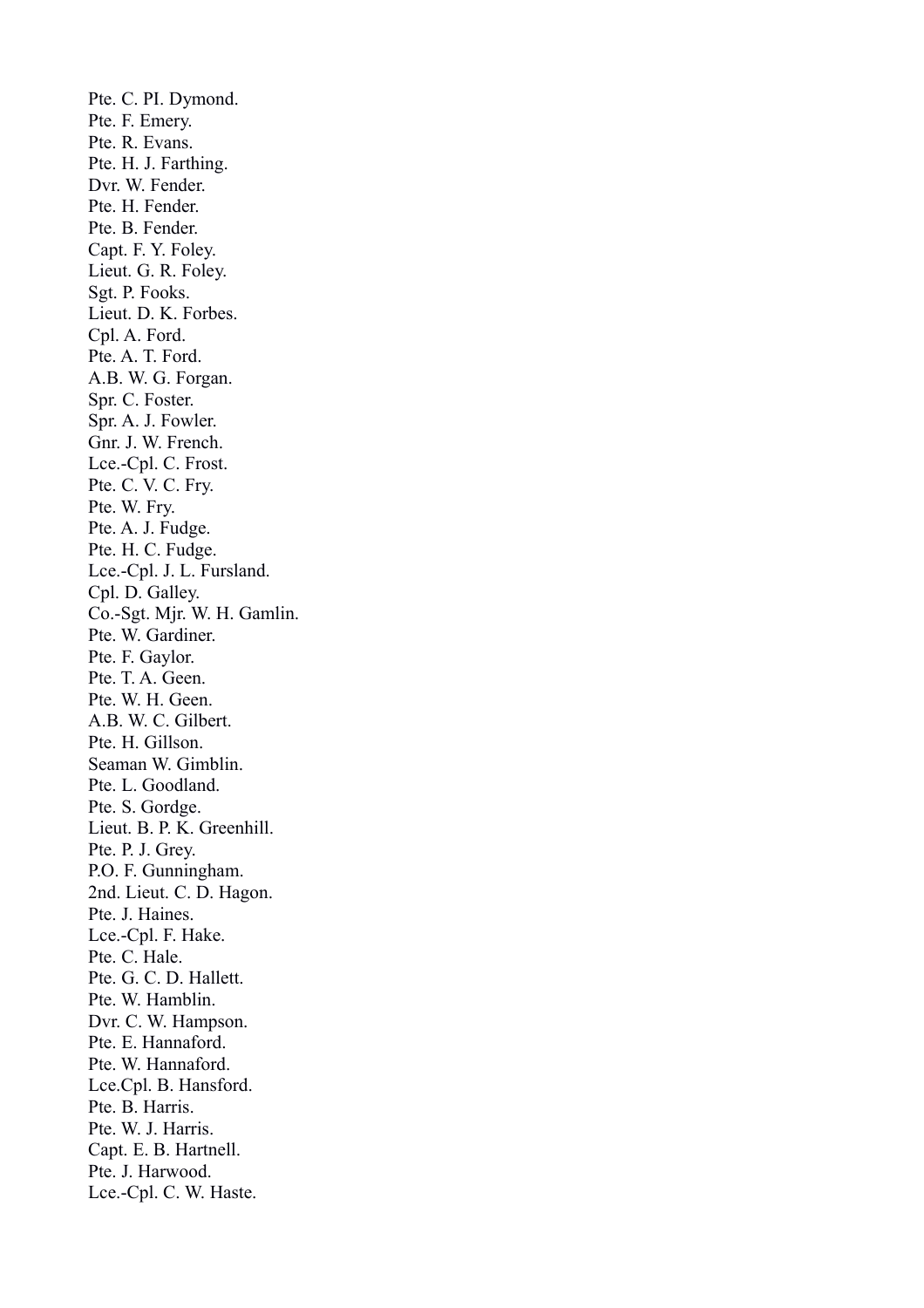Spr. F. R. Hawkins. Pte. A. Hayman. Pte. E. C. Haysham. Pte. H. Haysham. Pte. A. Heard. Rifleman F. B. Helps. Pte. A. Hill. Pte. R. Hill. Pte. W. Hill. Pte. F. Hobbs. Dvr. F. E. Hobbs. Pte. H. Hobbs. Spr. A. W. Hodges. Gnr. C. Hodges. Pte. H. Holder. Lieut. W. Hornsby. Bdr. F. J. Howe. Pte. W. J. Hoyal. Gnr. C. Hubbard, R.N Pte. F. Hurford. Pte. P. Hurford. Pte. W. Hurford. Pte. F. Hurley. Pte. A. R. Iley. Pte. H. J. Iley. Pte. A. Irish. Pte. L. Isaac. Pte. W. James. Pte. F. Jarrett. Pte. F. Jarvis. Spr. L. C. Jarvis. Lce.-Cpl. D. Jennings. Lce.-Cpl. T. Jennings. Cpl. W. C. Jennings. Cpl. W. G. Jones. Lce-Cpl. E. Keep. Pte. H. J. Keirle. Chief Elctn. H. M. Kennedy. Spr. J. Kerslake. Pte. J. H. King. Pte. W. E. King. A.B. T. Law. Cpl. E. Legg. Sgt. W. R. Legg. Pte. F. W. Leigh. Pte. C. J. Letherby. Pte. E. G. Lewis. Pte. S. Lock. Cpl. J. d,omax. Seaman L. C. Loubo. Pte. E. Lucas. Capt. A. O. Major.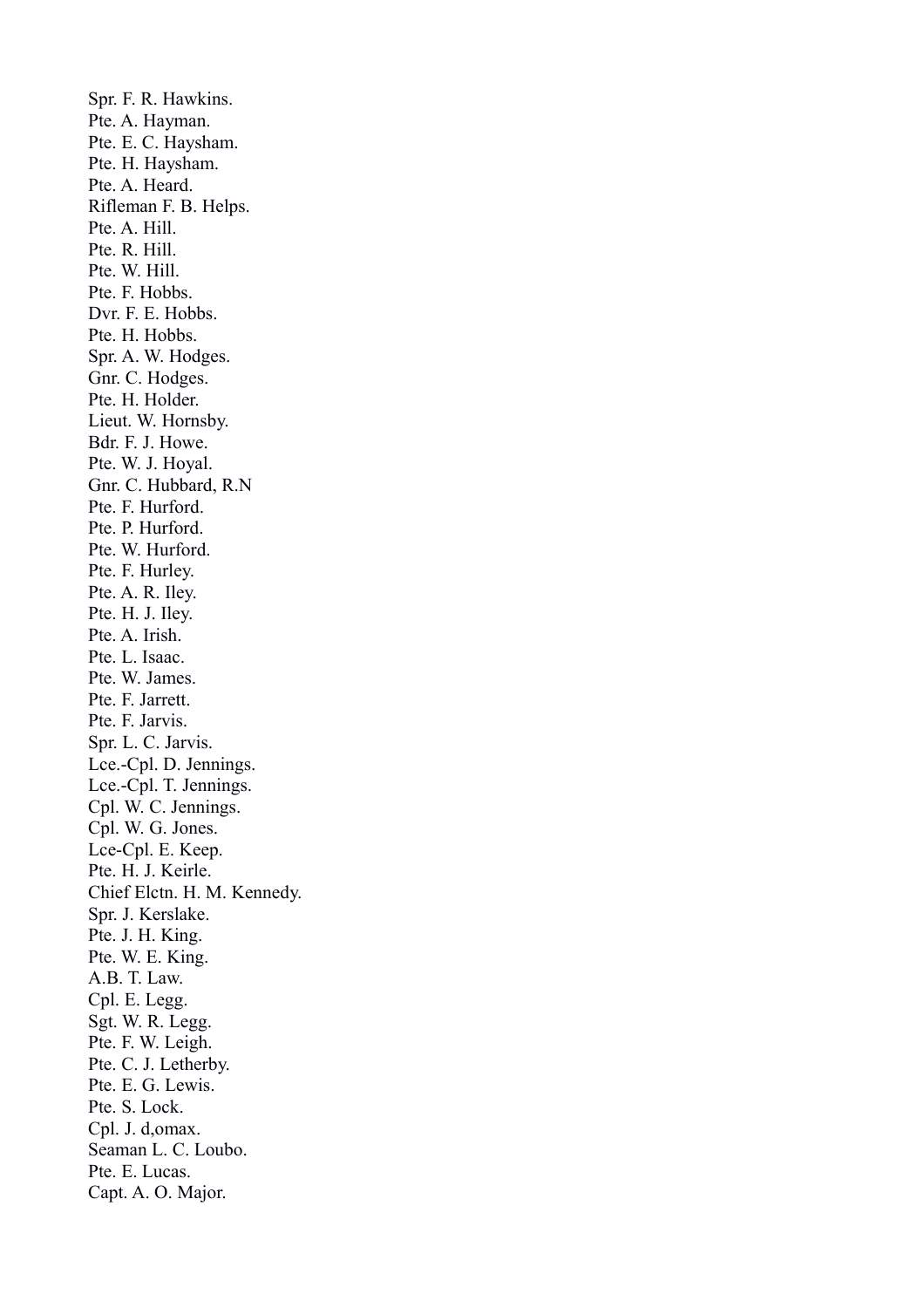Lce.Cpl. F. Manchip, M.M. Pte. M. Manchip. Dvr. W. Manchip. Cpl. W. S. Manchip. Lce.-Cpl. A. G. Manley. Pte. C. E. Manley. Air Mech. W. C. Manning. Pte. F. Marchant. Pte. H. E. Margetts. Pte. H. F. Margetts. Lce.-Cpl. W. H. Margetts. Dvr. A. Marks. Dvr. W. J. Marks. Pte. E. Maries. Gnr. J. W. Masters. Cook's Mate, A. G. Mead. Pte. E. J. Mead. P.O. E. G. Millard. Pte. J. J. Milton. Pte. R. Mitchell. Cpl. H. G. Moore. Pte. H. Morgan. Dvr. W. J. Mounsher. Spr. F. Mountstephens. Lce.-Cpl. R. G. J. Mulford. A.B. T. Nash. Lee.Cpl. H. C. P. Nicholls. Pte. W. E. Norris. Pte. G. V. Novak. Pte. L. Nowell. Seaman J. O'Brien. Lce.-Cpl. L. J. O'Brien. Cpl. T. Owen. Pte. T. Owens. A.B. R. Payne. Pte. E. Palmer. Pte. R. Palmer. Pte. W. Palmer. Pte. E. A. Parker. Pte. A. Parsons. Pte. E. Parsons. Dvr. G. Parsons. Pte. W. H. Passmore. Dvr. S. A. R. Pearce. Gnr. W. H. Pearn. Pte. G. E. Penfold. Pte. F. H. Perrett. Pte. W. Perry. A.B. W. G. Phillips. Sgt. W. J. Phillips. Pte. M. Pike. Pte. V. Pitman.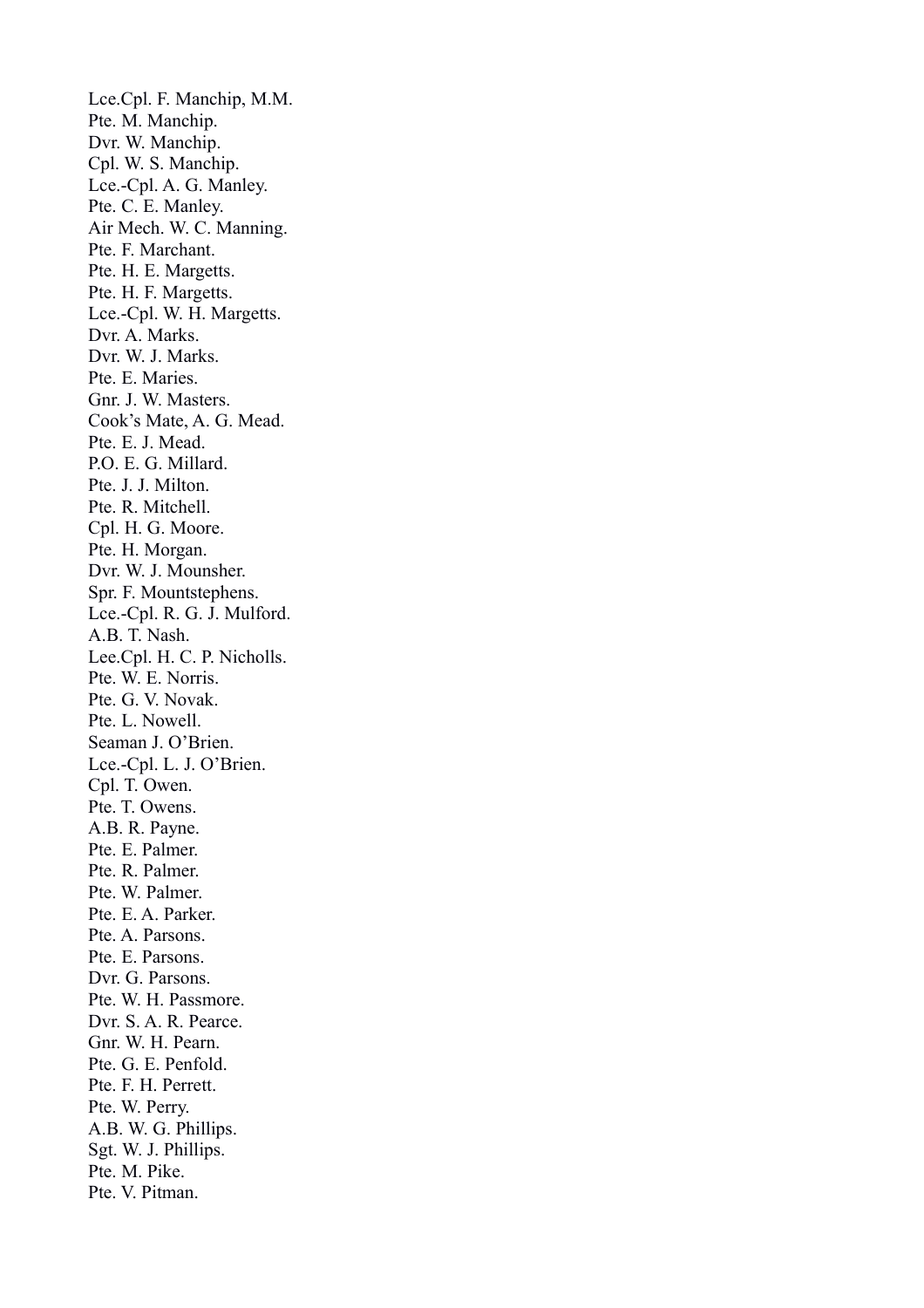Pte. R. Pocock. Sgt. A. L. Pole. Pte. D. Pole. Lce.-Cpl. C. Porter. Pte. E. J. Porter. Pte. H. Porter. Spr. H. H. Potter. Pte. A. F. Pow. Lce.-Cpl. R. Pratt. Sgt. A. W. Prew. Pte. E. W. Prew. Cpl. W. Pugsley. Dvr. A. E. Rabjohns. Spr. G. C. Randle. Pte. J. Randall. Pte. C. Redding. Sgt. H. Redding. Lieut. P. M. Reed. Cpl. S. Reed. Gnr. W. T. Renwick. Cpl. F. F. H. Rich, M.M. Cpl. A. G. Richards. Cpl. R. Roberts. Lce.-Cpl. W. Roman. Dvr. H. S. Rossitter. Spr. H. W. T. Rowles. Rifleman L. A. J. Rowles. Pte. W. Russell. Pte. R. B. Saunders. Cpl. V. V. Sear. Pte. H. Seaward. Spr. J. Selley. Pte. E. C. Sellick. Pte. R. H. Sellick. Pte. M. S. Selway. Pte. E. Senior. Spr. A. J. Seymour. Pte. C. Shaddick. Sgt. C. H. Shire. Sgnlr. P. Short. Co. Sgt. Mjr. R. K. Shrimpton Gnr. G. Silby. Spr. H. A. J. Silke. Pte. S. Smith. Air Mech. S. A. G. Smith. Pte. B. Spraggs. Pte. E. Spraggs. Pte. A. E. Spriggs. Pte. B. Spriggs. Pte. A. H. Spring. Pte. J. R. Steadman. Pte. C. Stone.